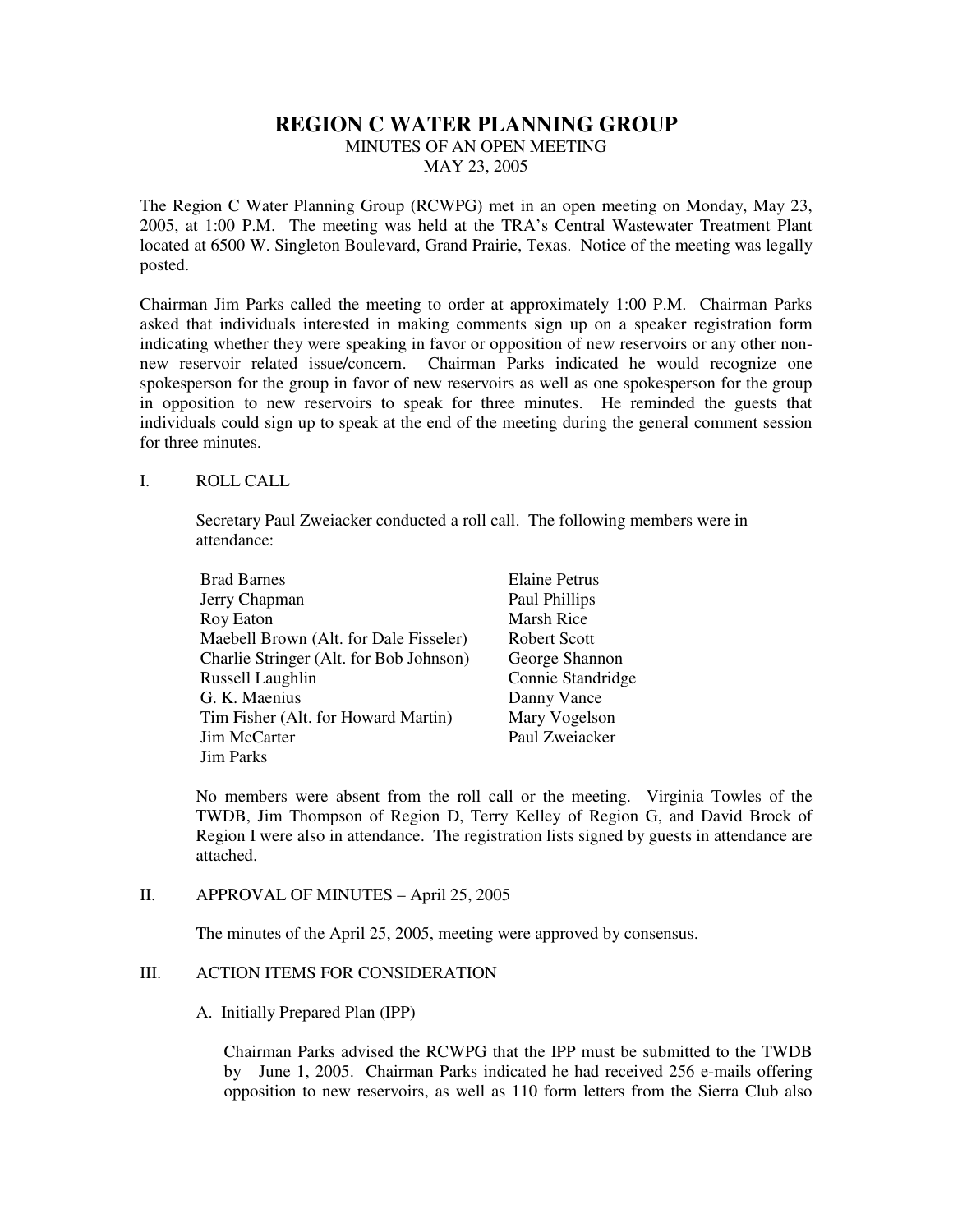offering opposition to new reservoirs. Copies of these letters and e-mails are available for viewing upon request.

Tom Gooch reviewed the IPP and answered questions from the RCWPG members on the IPP.

Chairman Parks requested that the group in opposition to new reservoirs and the group in support of new reservoirs each choose one speaker to present their comments. Some concern was voiced over the procedure to allow only one speaker from each group to speak. After some discussion, George Shannon made a motion to follow the Chairman's recommendation of one speaker per group. Marsh Rice seconded the motion. The motion was approved by a majority vote.

The following speakers presented comments:

- 1. George Frost
- 2. Bill Madden

Connie Standridge made the motion to adopt the Initially Prepared Plan as presented and submit it to the TWDB, and add "with the full utilization of existing reservoirs prior to building new reservoirs." Mary Vogelson seconded the motion.

After discussing the motion, George Shannon offered a substitute motion as follows: to approve the Initially Prepared Plan as presented by the consultants recognizing that it is a draft and acknowledge that strategy timing would be reviewed prior to adoption of the final plan. Connie Standridge accepted the substitute motion. Elaine Petrus seconded the motion, which was approved by a unanimous vote.

B. Additional Wholesale Water Providers

Tom Gooch reviewed entities to add as well as delete from the list of Wholesale Water Providers as follows:

Add: City of Ennis, City of Mansfield, City of Seagoville, and City of Waxahachie Delete: City of Arlington, City of Grand Prairie

There were no public speakers signed up to comment on this item.

Roy Eaton made the motion to approve the addition and deletion of Wholesale Water Providers as recommended by the consultants. Jerry Chapman seconded the motion, which was approved by a unanimous vote.

C. Newsletter

Colby Walton reviewed the draft newsletter. Mary Vogelson suggested replacing an item with summer water conservation tips. G. K. Maenius suggested asking the county clerks to send out public notice regarding the IPP. No public speakers signed up to comment on this item. It was the consensus of the RCWPG to move forward with the newsletter with Mary's suggested revision.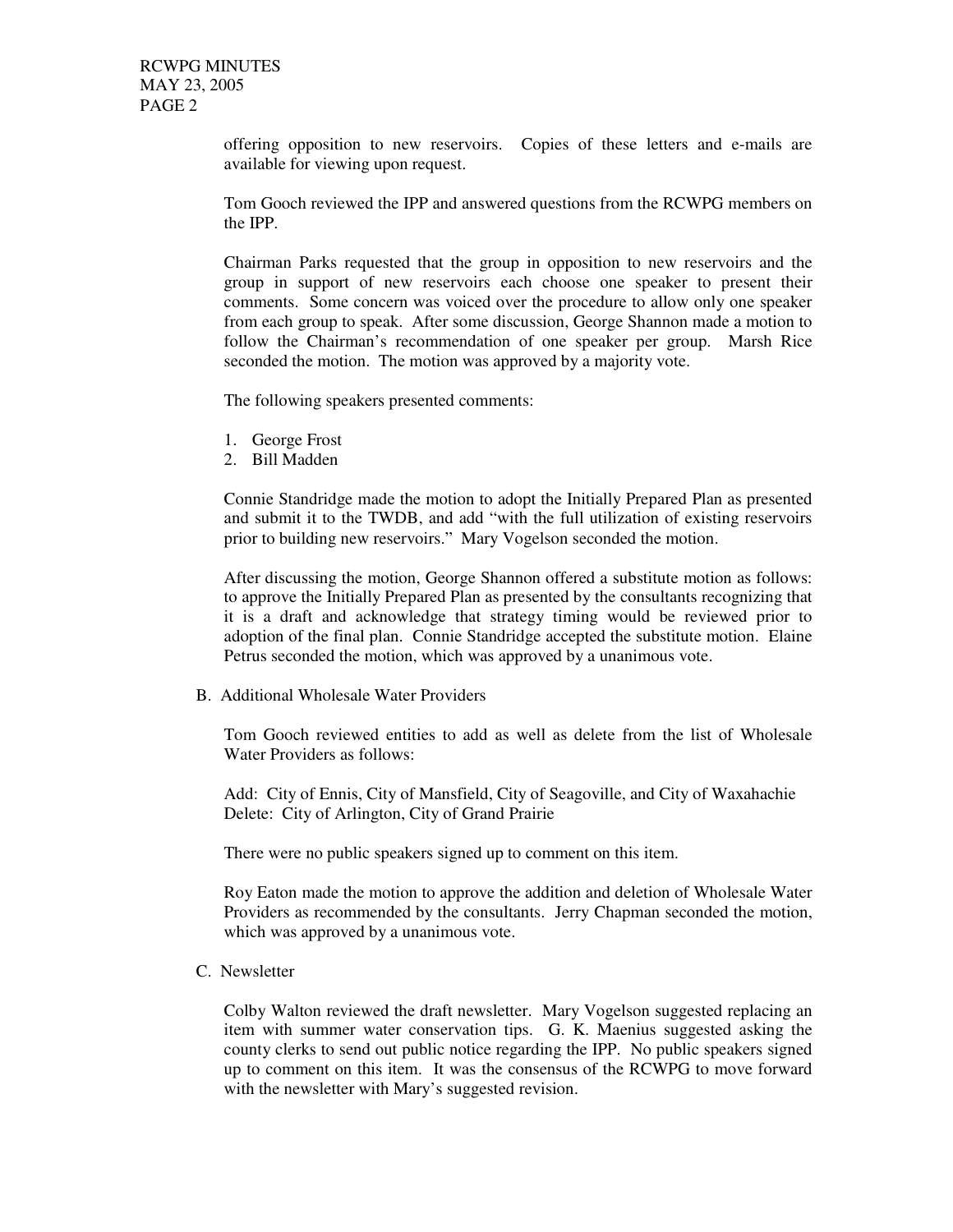D. Infrastructure Financing Survey (IFR)

Tom Gooch advised that the IFR would be sent out in June. No public speakers signed up to comment on this item. It was the consensus of the RCWPG to authorize the consultants to send out the IFR survey.

E. Public Hearing

It was the consensus of the RCWPG to hold the public hearing on Monday, July 11, 2005, at 1:00 P.M. at the Bob Duncan Community Center in Arlington.

#### IV. DISCUSSION ITEMS

A. Schedule

Tom Gooch reviewed the schedule from June through December 2005.

## V. OTHER DISCUSSION

A. Updates from the Chair

N/A

B. Report from Regional Liaisons

A report was provided by the following liaisons/individuals:

- Jerry Chapman, Region B
- Mike Rickman, Region D
- Paul Zweiacker, Region G
- Danny Vance, Region H
- Connie Standridge, Region I
- C. Report from TWDB

Virginia Towles reported that 12 of the regional water planning groups would submit IPP's by June 1, 2005. Other groups were granted a small extension.

D. Confirm Date and Location of Next Meeting

The next meeting of the RCWPG will be held on Monday, July 11, 2005, at 1:00 P.M. the Bob Duncan Community Center in Arlington, Texas.

E. Other Discussion

Connie Standridge was congratulated on her recent promotion to City Manager of Corsicana. Mary Vogelson requested that action be considered in the future on Unique Stream Segments.